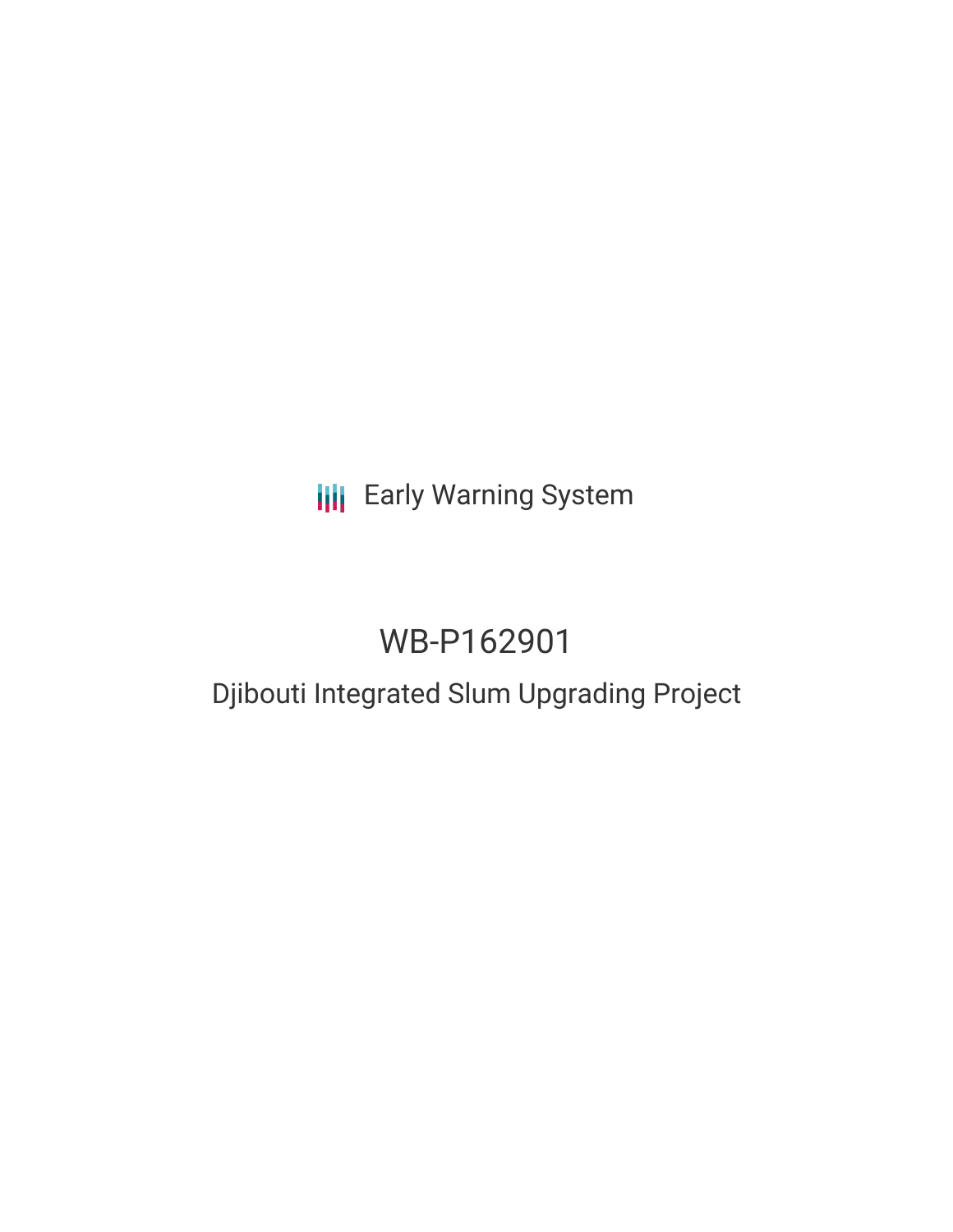

### **Quick Facts**

| <b>Countries</b>               | Djibouti                     |
|--------------------------------|------------------------------|
| <b>Financial Institutions</b>  | World Bank (WB)              |
| <b>Status</b>                  | Proposed                     |
| <b>Bank Risk Rating</b>        | A                            |
| <b>Voting Date</b>             | 2018-11-07                   |
| <b>Borrower</b>                | Government of Djibout        |
| <b>Sectors</b>                 | Construction, Infrastructure |
| <b>Investment Type(s)</b>      | Loan                         |
| <b>Investment Amount (USD)</b> | \$20.00 million              |
| <b>Project Cost (USD)</b>      | \$25.00 million              |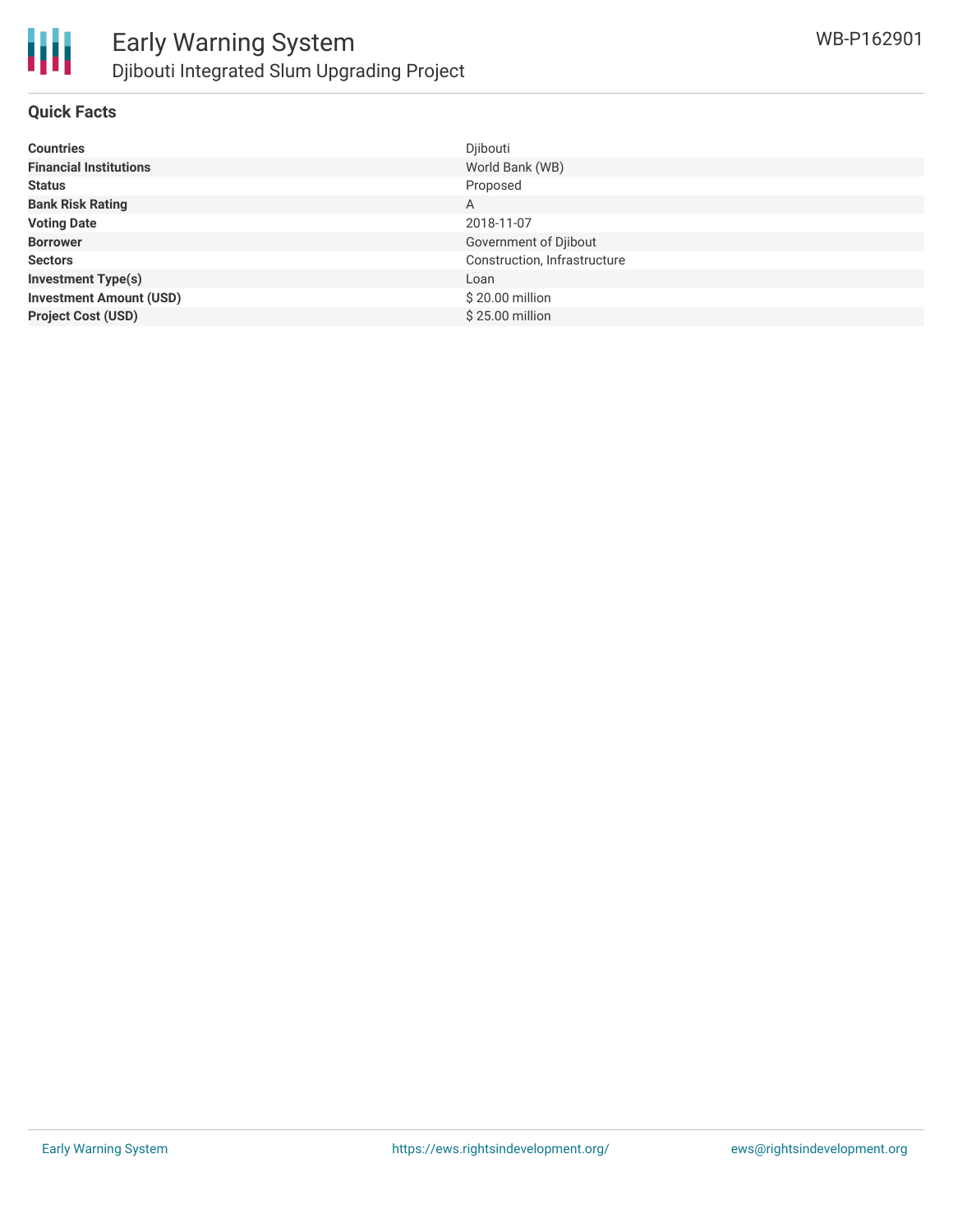## **Project Description**

The proposed development objective is to

- i. improve the living conditions for slum dwellers in selected urban areas and
- ii. strengthen the capacity of public institutions in charge of implementing the Zero Slum Program.

The Government of Djibouti has launched the ZSP that defines a new approach to meet the complex challenge of slum prevention. A strategy for low-income housing and slum upgrading, coupled with an investment plan, will provide the regulatory, institutional, and operational framework for the ZSP, which donors will be invited to support. The strategy is currently under preparation by the Government, with support from the World Bank through the ISUP Project Preparation Advance. The ZSP transforms the way slum prevention is done, as it proposes a comprehensive approach along three interrelated pillars:

- I. Slum Prevention;
- II. Slum Restructuring and Upgrading; and
- III. Home Improvement.

For each pillar, the strategy will establish operational principles – such as service standards, investment prioritization, community engagement and consultations, and resettlement standards – that will apply to the entire program in order to make the investments in each neighborhood more transparent, systematic, and efficient, and sequence interventions to address the most pressing and urgent needs first. The preliminary draft strategy gives the highest priority to improve access to basic and social services - in particular all-season roads, water, electricity, and public lighting, as well as climate and disaster risk prevention (such as reduction of exposure to flooding, collapsing, earthquake, and heat waves) - for the 140,000 slum dwellers and the flow of new lowincome households seeking to settle in Djibouti. Additionally, it emphasizes access to public transport and land tenure security, as well as improved access to jobs for women and youth and better integration of migrants from neighboring countries. The successful integration of all these elements into the ZSP promises to transform the way the GoD addresses slum prevention and urban development more broadly.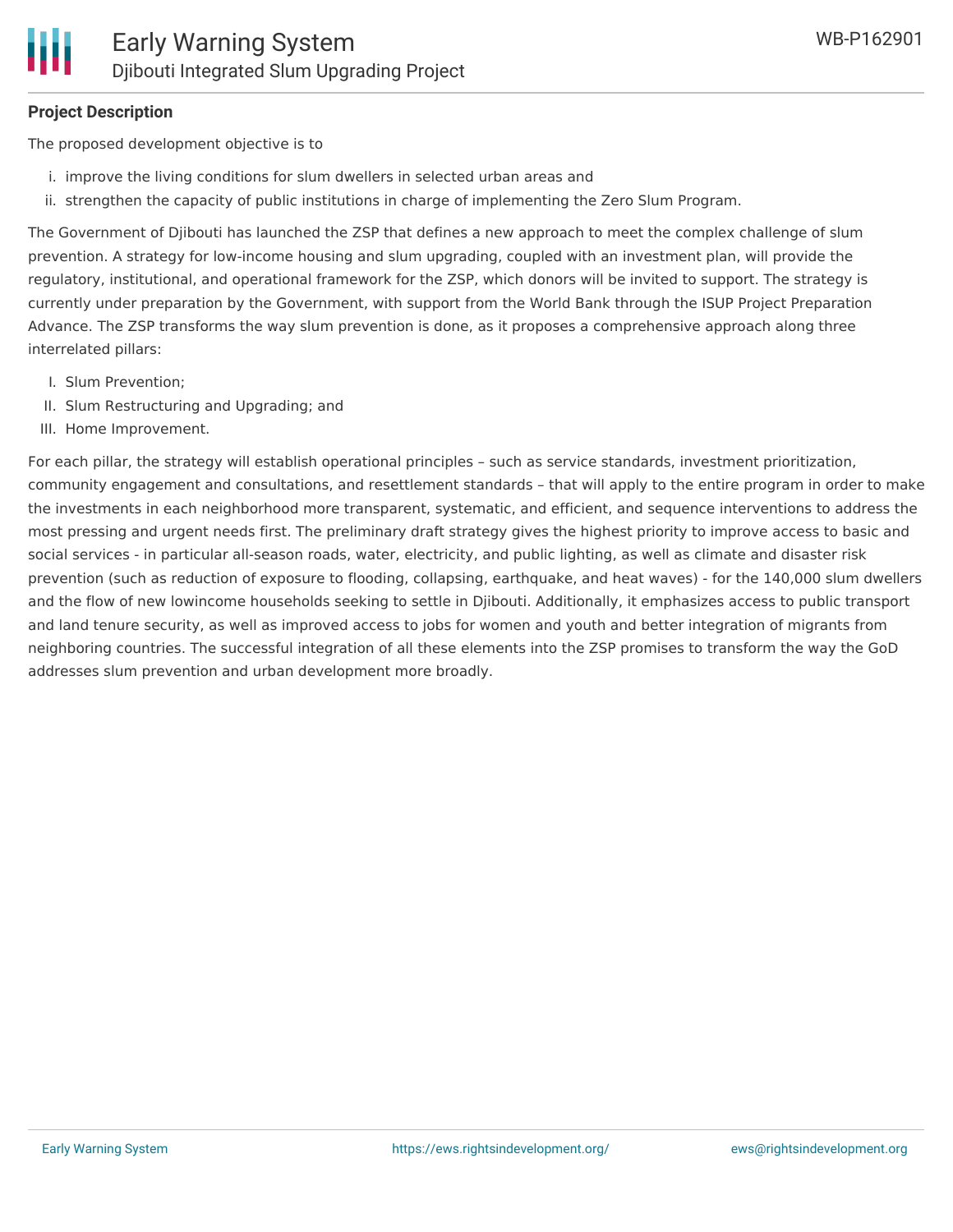

# Early Warning System Djibouti Integrated Slum Upgrading Project

## **Investment Description**

World Bank (WB)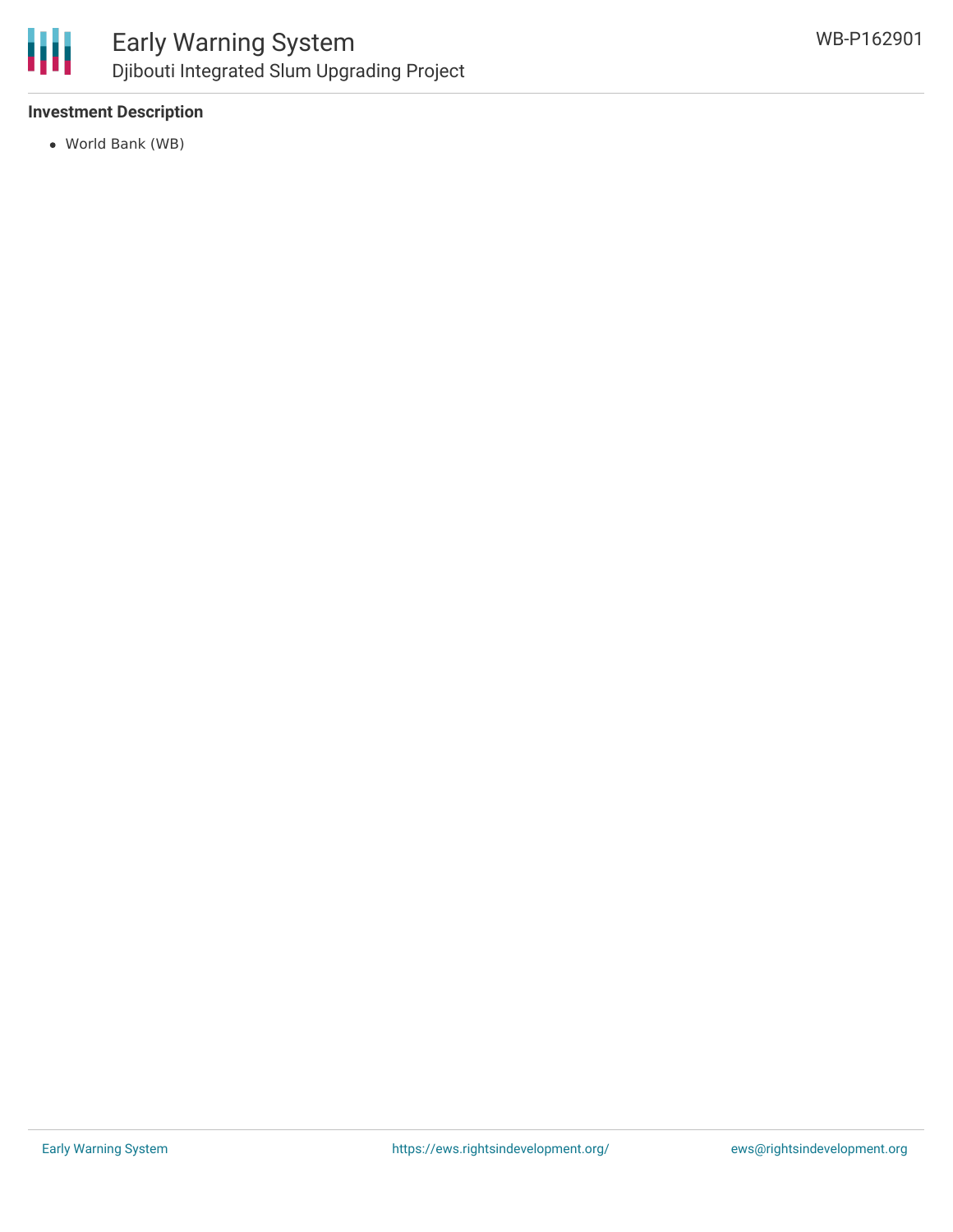

# **Contact Information**

#### **World Bank:**

Alexandra Le Courtois Urban Specialist Mahine Diop Senior Municipal Engineer

#### **Borrower:**

Ministry of Economy and Finance Ali Mohamed Ali Director of External Financing [aligadileh@yahoo.fr](mailto:aligadileh@yahoo.fr)

#### **Implementing Agency:**

ARULOS Abdourahman Ali Ahmed Director [abdourahmanali@yahoo.fr](mailto:abdourahmanali@yahoo.fr)

### **ACCOUNTABILITY MECHANISM OF WORLD BANK**

The World Bank Inspection Panel is the independent complaint mechanism and fact-finding body for people who believe they are likely to be, or have been, adversely affected by a World Bank-financed project. If you submit a complaint to the Inspection Panel, they may investigate to assess whether the World Bank is following its own policies and procedures for preventing harm to people or the environment. You can contact the Inspection Panel or submit a complaint by emailing ipanel@worldbank.org. You can learn more about the Inspection Panel and how to file a complaint at: http://ewebapps.worldbank.org/apps/ip/Pages/Home.aspx.